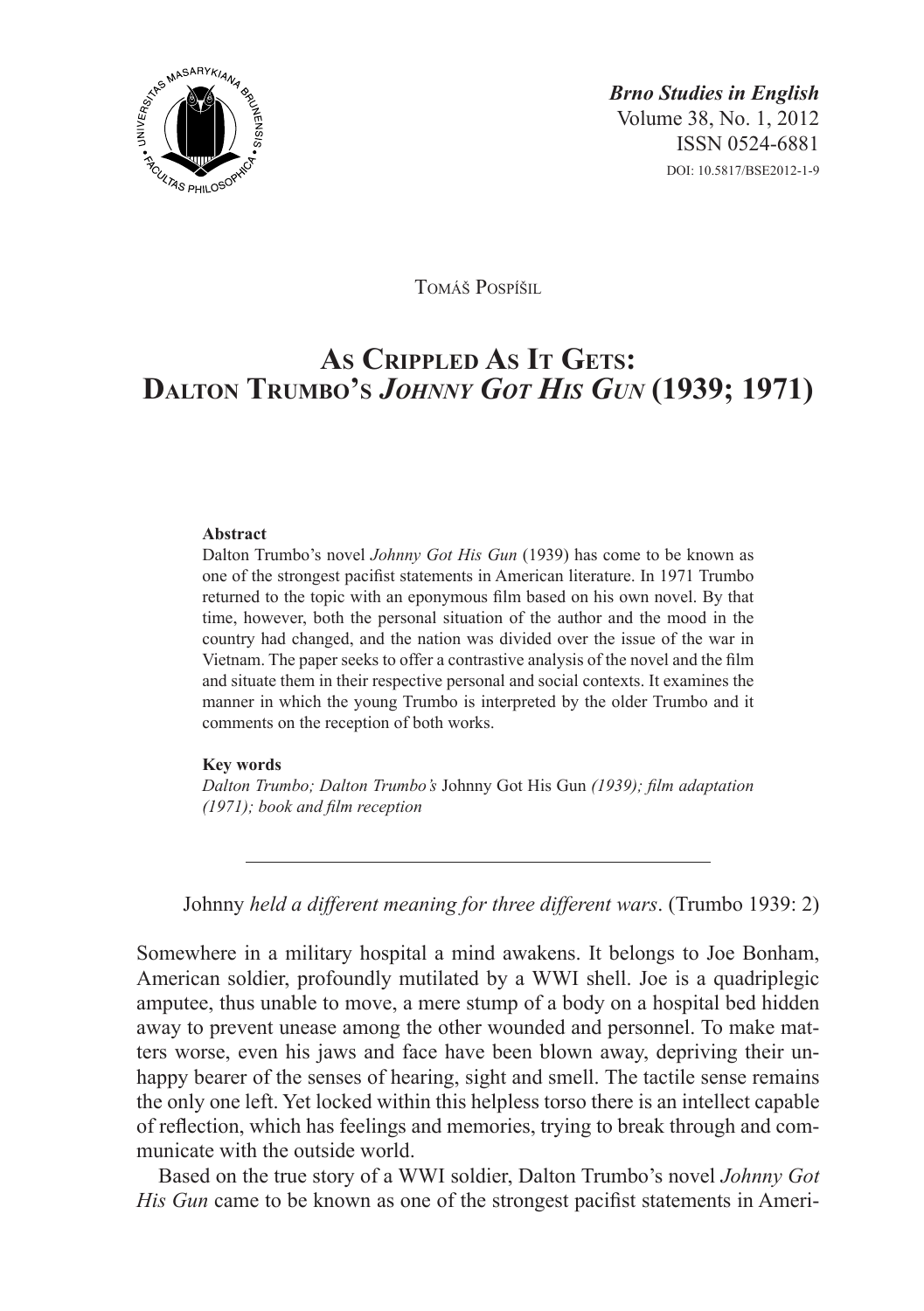can literature of the twentieth century. Yet the novel was not only pervaded by an intense anti-war sentiment; echoing the idealism of the New Deal Generation, Trumbo also spoke passionately about the attraction of family life and common, working-class experience in the United States. The fact that the narrative of the deeply disfigured and at times hallucinating hero is full of autobiographical detail is indicative of a distinct personal involvement on the part of the author.

More than thirty years later, in 1971, Trumbo returned to the topic, writing and directing the eponymous film based on his own novel. By that time, however, both the personal and social contexts had changed. Trumbo was sixty-five years old, a survivor of more than a decade of Hollywood blacklisting, and the nation was divided (and traumatized) over the issue of the war in Vietnam. This paper seeks to offer a contrastive analysis of both the novel and the film and situate them in their respective personal, social and cultural contexts. It will examine the manner in which the young Trumbo is interpreted by the older Trumbo and it will also briefly comment on the reception of both works.

In regard to the question of adaptations, my theoretical vantage point is, rather obviously, informed by a fundamental skepticism towards what Robert Stam calls fidelity discourse in adaptation studies. Clearly, as there is no particular "semantic core, a nucleus of meaning ascribable to novels, which adaptations are presumed to 'capture' or 'betray'" (2005: 10) the search for such a core is both futile and uninteresting. Rather, a much more worthwhile project for adaptation studies is to investigate the process of "reaccentuation, whereby a source work is reinterpreted through new grids and discourses. Each grid, in uncovering aspects of the source text in question, also reveals something about the ambient discourses in the moment of reaccentuation" (Stam 2005: 45). By providing a contrastive look at the two works and their reception, then, I hope to offer several insights into a variety of issues: Trumbo in the late 1930s and early Forties; the altering attitudes of Trumbo and his reading public in changing historical circumstances; and Dalton Trumbo's motivation and political positions in the early Seventies, as they manifest themselves in his sole directorial endeavor.

## **The Novel**

The novel's central theme is the damage inflicted by modernity – its standardized, mass-produced, heartless butchery in WWI – on a particular individual. Johnny's surviving disfigured body becomes a sign threatening to subvert the traditional rhetoric mobilizing the masses to fight for their king, democracy, humanity, etc. Therefore it has to be rendered invisible, kept apart from other patients and staff, save for those directly responsible for its care. It is precisely for this reason that Joe cannot be granted the fulfillment of his wish to go out into the world and pay for his upkeep by being displayed in a funfair sideshow as an educational (or curiosity) exhibit. If the hero has been deprived of the possibility to bring home to the people the message of the madness of modern warfare, the novel has not.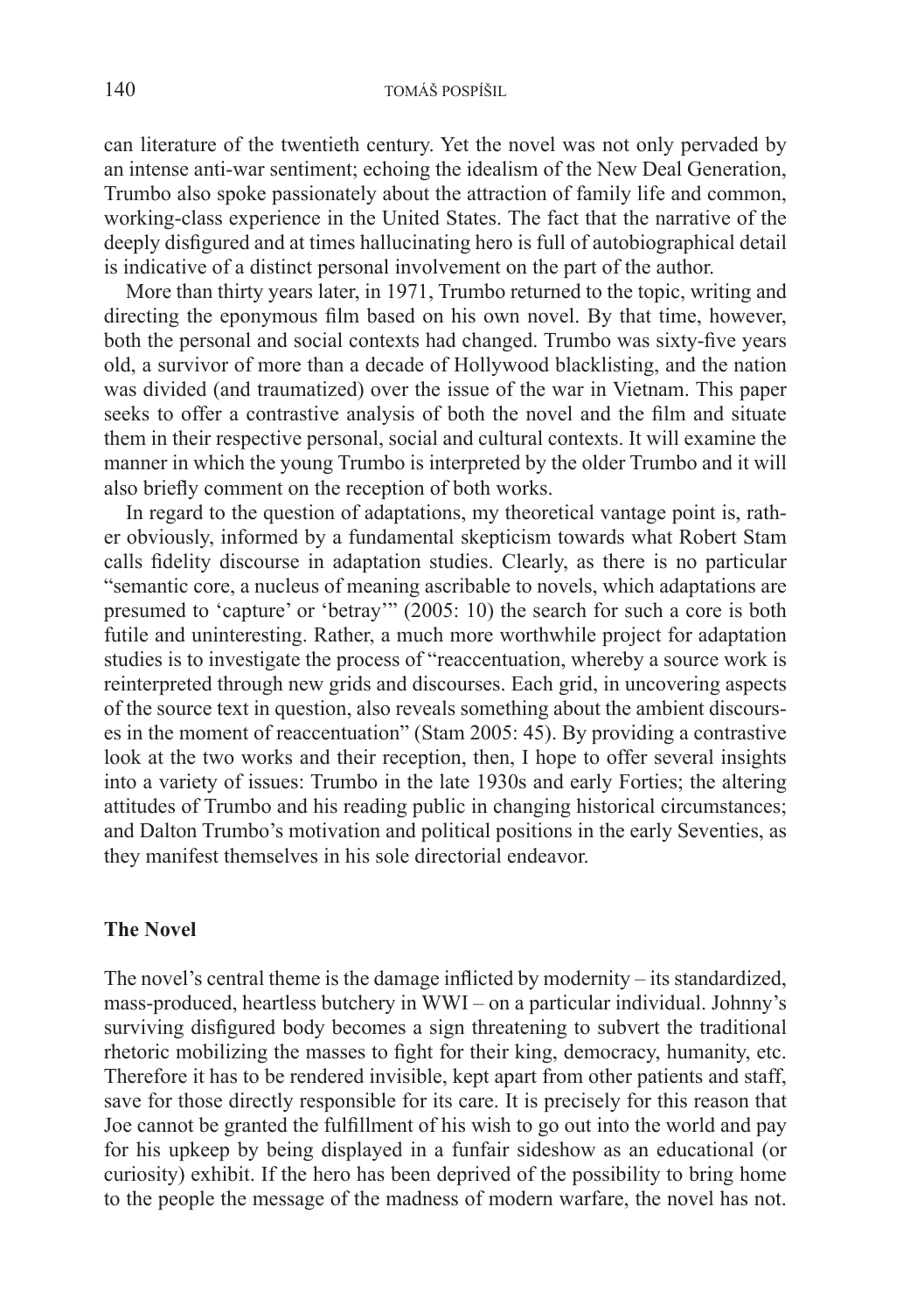It becomes one of the most eloquent literary statements of American pacifism.

Another central theme of the novel is human isolation. Being limbless and practically without senses, Joe's situation is certainly quite specific, depriving the unhappy hero of the most basic temporal and spatial coordinates normally situating a person in their reality. Under such circumstances it appears next to impossible not only to tell the place and time and to know the identity of people around oneself, but also to distinguish between what is imagined and what actually happens. Even at the moment of "breaking through" by means of Morse code tapping with his head, Joe remains thoroughly alone as his wishes fall on deaf ears.

To represent Joe's plight at its most authentic Trumbo selects the narrative perspective of a subjective personal narrator drifting in and out – at times in a kind of stream of consciousness fashion – of his ordinary reality, oscillating between actual events happening in and around his bed and his memories and fantasies. Reminiscences from Joe's boyhood and youth are for the most part autobiographical, based on Trumbo's experiences from his growing up in Grand Junction, Colorado, and later in Los Angeles. Here Trumbo meditates on the nature of failure and success as traditionally conceived in the United States, speaks fondly about his family and particularly his father and celebrates the various virtues of the common, working-class life. Although the existence of his family was not marked by material success, we are told, there was dignity, mutual care, friendship, sensual pleasure and a lot of love.

When denied his freedom, at the end of the novel, Joe has a vision "of himself as a new kind of Christ as a man who carries within himself all the seeds of a new order of things. He was the new messiah of the battlefields saying to people as I am so shall you be" (103). What follows is a description of apocalyptic scenes after the possible new war and then, all of a sudden, Joe's perspective disappears. Speaking on behalf of the common man, he says:

We are men of peace we are men who work and we want no quarrel. But if you destroy our peace if you take away our work if you try to range us one against the other we will know what to do. If you tell us to make the world safe for democracy we will take you seriously and by god and by Christ we will make it so. We will use the guns you force upon us we will use them to defend our very lives and the menace to our lives does not lie on the other side of a nomansland that was set apart without our consent it lies within our own boundaries here and now we have seen it and we know it. Put the guns into our hands and we will use them…

…Give us the slogans and we will turn them into realities. Sing the battle hymns and we will take them up where you left off. Not one not ten not ten thousand not a million not ten millions not a hundred millions but a billion two billions of us all the people of the world we will have the slogans and we will have the hymns and we will have the guns and we will use them and we will live. Make no mistake of it we will live. We will be alive and we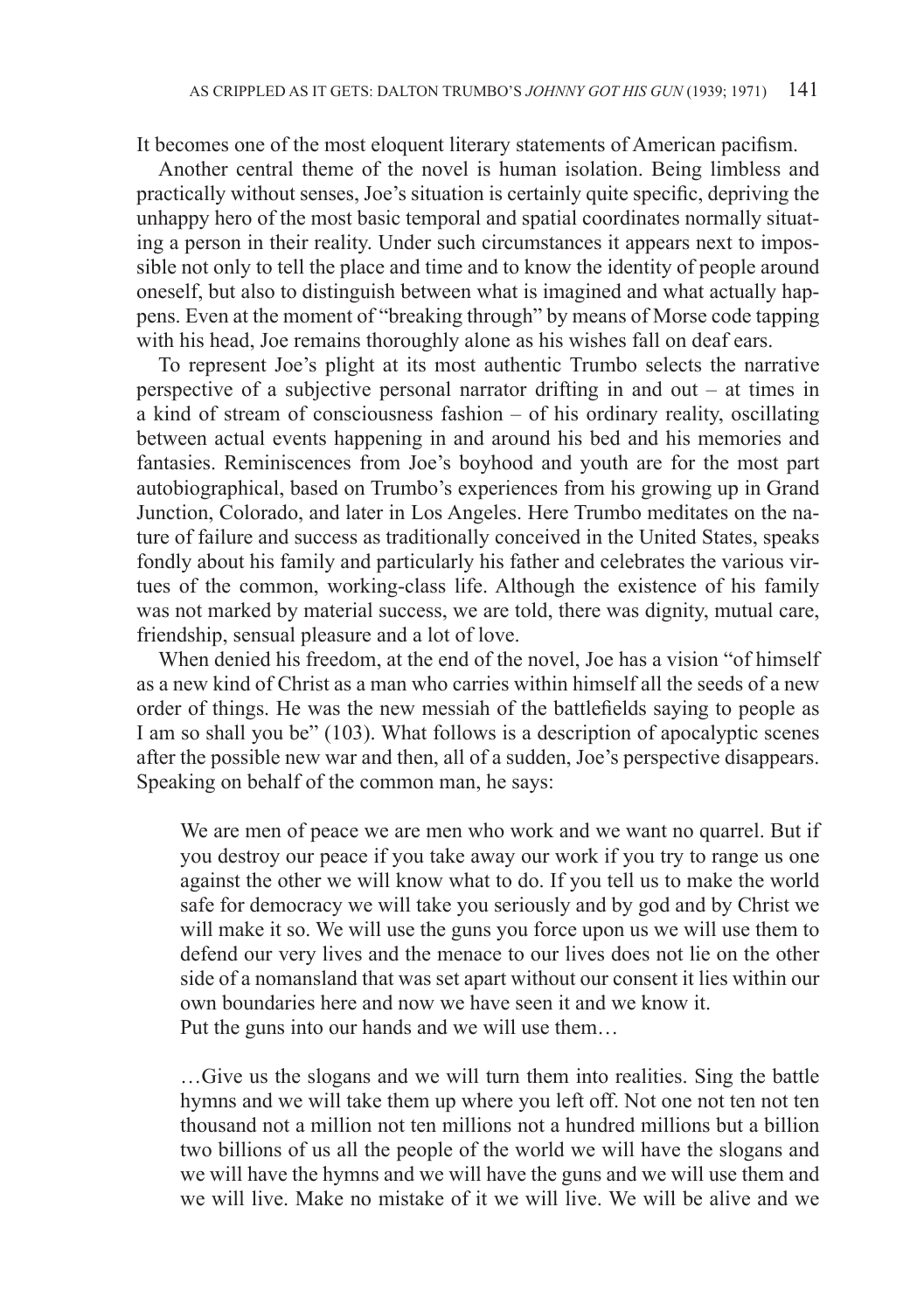will walk and talk and eat and sing and laugh and feel and love and bear our children in tranquility in security in decency in peace. You plan the wars you masters of men plan the wars and point the way and we will point the gun. (Trumbo 1939: 104)

The problem is that Joe no longer has any hands to point the gun with. Consider this: a novel whose author meticulously adheres to the selected narrative perspective, thus skillfully evoking the horror of individual helplessness and entrapment, suddenly morphs into a manifesto of determined collective action. The accusing finger caused by compassion becomes a threatening fist of forceful declaration, demanding not only peace but also, perhaps, revolution. For the purpose of delivering this manifesto, the unity of narrative perspective, so effectively communicating the plight of a wounded, isolated individual has to be sacrificed. Militant pacifism, glorifications of the common man – these ingredients are not unknown. The book reflects the positions of the American left in the interwar period very well.

The novel was finished at the beginning of 1939. At that moment Austria had already been annexed, the Munich agreement signed, the invasion of the remains of Czechoslovakia imminent, the attack on Poland – and the outbreak of World War II – a mere half a year away. Trumbo's biographer Bruce Cook claims that it was the author's intention to get his anti-war message across as quickly as possible (1977: 129). But things had moved far too much for a mere novel to stop them, no matter how strong its appeal. To speed matters up, Trumbo even changed the publisher. Yet despite the short time that elapsed between the signing of contract with J.B. Lippincott and the book's appearance, *Johnny* was published on September third, two days after the German attack on Poland (Trumbo 1939: 1). The first reviews started to appear when "World War II was several days underway". "All of them were respectful..." (Cook 1977: 130–131).

The novel's publication almost coincided with the signing of the Molotov-Ribbentrop Pact. Trumbo as a Communist sympathizer and future card-carrying member was frequently accused of mere supplying propaganda ammunition for the sudden turn in foreign policy of Stalin's Soviet Union (and its endorsement of pacifism and declaration of neutrality in relation to Nazi Germany). Yet Cook claims this is mere coincidence. Writing on his newly purchased California ranch during the year of 1938, Trumbo could not have foreseen this unexpected turn in international affairs.

*Johnny* won the American Booksellers Award (the precursor to the National Book Award) in 1939. In a speech made in February 1940, Trumbo said: "If they say to us, 'We must fight this war to preserve democracy,' let us say to them, 'There is no such thing as democracy in time of war. It is a lie, a deliberate deception to lead us to our own destruction. We will not die in order that our children may inherit a permanent military dictatorship'" (qtd. in Hopwood).

Later, however, Trumbo's principled pacifist position changed. Writing in 1959 he describes his radically altered position in regard to the message of his book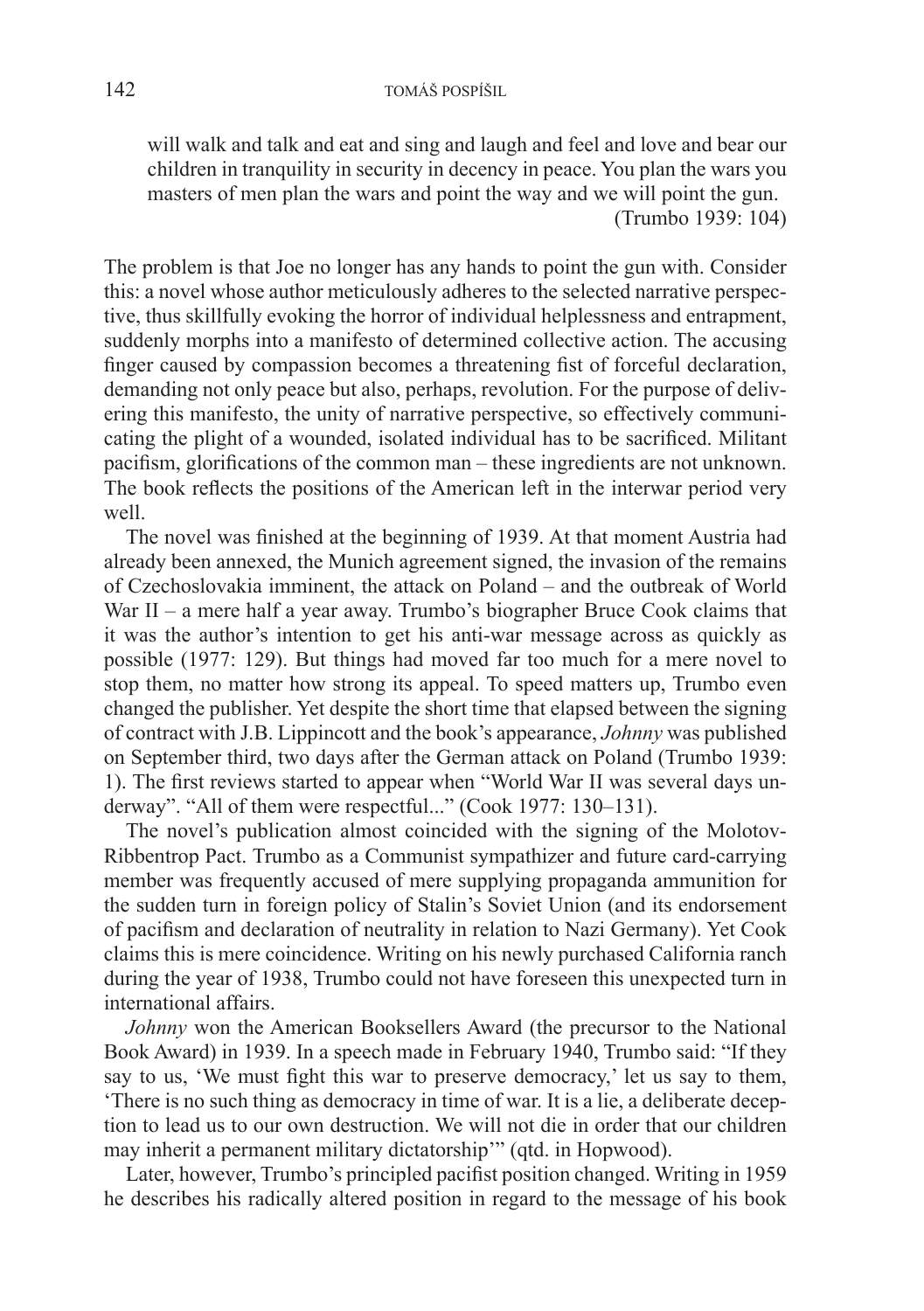and its possible uses during the wartime days. He even goes as far as to make a striking confession:

As the conflict deepened, and Johnny went out of print altogether, its unavailability became a civil liberties issue with the extreme American right. Peace organizations and "Mothers" groups from all over the country showered me with fiercely sympathetic letters denouncing Jews, Communists, New Dealers and international bankers, who had suppressed my novel to intimidate millions of true Americans who demanded an immediate negotiated peace.

Nothing could have convinced me so quickly that Johnny was exactly the sort of book that shouldn't be reprinted until the war was at an end. The publishers agreed. At the insistence of friends who felt my correspondents' efforts could adversely affect the war effort, I foolishly reported their activities to the F.B.I. (1939, 1959: 2)

It is a major paradox that the author of this eloquent pacifist plea becomes essentially complicit in an attempt to limit the book's circulation; he even goes as far as to inform the authorities on the people who still embrace and appreciate his previously held principles and act accordingly. Such a dramatic turn can hardly be explained unless one takes into account the fact that since Operation Barbarossa and Pearl Harbor the Communist Soviet Union was an American ally. Given Trumbo's sympathies and future party membership, the suppression of *Johnny* must have been a necessary sacrifice. (And reporting was a wide-spread practice among the comrades from the very beginning.)

What followed was a familiar history for those acquainted with the history of the Hollywood blacklist. In 1943 Trumbo joined the Communist Party, in October 1947 was called to testify before the HUAC, "took the First Amendment claiming the committee had no right to inquire into his political beliefs, and was found in contempt of Congress, fined \$10,000, and sentenced to a year in prison" (N. Trumbo 2005: 98). Having served ten months, Trumbo and his family moved to Mexico in 1951, but returned to Los Angeles in 1954. Originally one of the best paid screenwriters in the business, Trumbo was forced to work on the black market, supplying a multitude of scripts at much lower prices, fronted by other people. He was honored with an Oscar for the screenplay of *Roman Holiday* (1953), which he was awarded posthumously in 1993, 16 years after his death. Under the name Robert Rich he won an Oscar in 1956 for *The Brave One.* In the same year he also quietly left the American Communist party. While probably one of the most flexible and skilled writers of his day (and the most successful of the famous Hollywood Ten), his most notable achievement was the breaking of the Hollywood blacklist with *Exodus*, directed by Otto Preminger, and *Spartacus*, directed by Stanley Kubrick and produced by Kirk Douglas (both films appeared in 1960).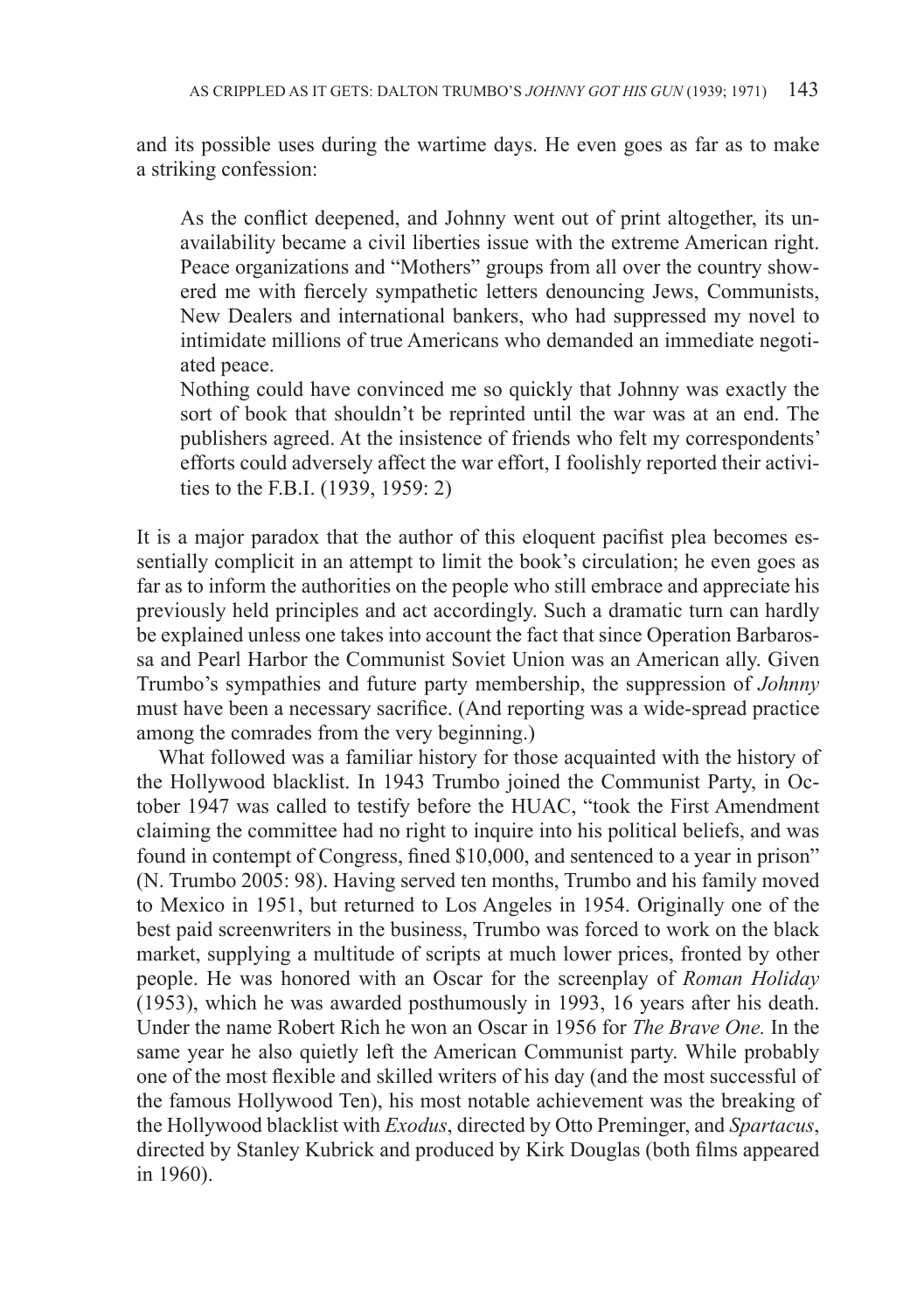# **The Film**

The 1971 adaptation of *Johnny* is Trumbo's sole directorial effort, one to which he also supplied the script. According to Peter G. Hanson "it is by far the most personal of Trumbo's film projects and also the most experimental" (2001: 185). One of the great masters of world cinema, Louis Buñuel**,** only had words of praise for Trumbo's adaptation. "I like *Johnny Got His Gun* enormously. For me the film has the same power as the novel. It has the same disturbing quality, and moment of extremely powerful emotion. The film left an impression on me that is among the strongest I have ever experienced" (qtd. in Nesbit). The fact that the novelist is adapting his own work for the screen, which he then even directs, is highly unusual and invites commentary on a variety of mutually interrelated issues: Trumbo in the late Thirties vs. Trumbo in the early Seventies; the possibilities of narrative expression of literature vs. cinema; and the reception of the film.

An obvious obstacle to tackle was that of perspective. Practically the whole narrative of the novel remains confined to the recording of Johnny's sensory impressions, memories and fantasies. How to translate an extreme subjective situation – verging on that of a brain in a vat – into the more objective medium of film? Unless one wants to alienate the viewer, standard cinema can't remain confined to the subjective point of view of the protagonist, not to mention a paralyzed one. Other characters and their actions concerning Johnny need to be invented and shown, actions that are obviously beyond the reach of the hero's extremely limited sensory input. For the hospital sequences Trumbo opted for a standard narrative form where Johnny's point of view is constantly supplied by the voiceover.

Another serious problem was the rendering of the drifting of Johnny's mind between the present and the past, reality and fantasy. This is achieved by the use of color and application of filters: the present, i.e. scenes taking place in the hospital are shot in black and white; Johnny's personal memories and fantasies are shot in color. The more dreamy and unreal the scene becomes, the more saturated are the colors and blurry the image. Such coding, with its traditional symbolism, allows for an easy orientation between the various temporal and epistemic levels of the narrative.

Trumbo presented some of the novel's most notable episodes, characters and visions: the death of Joe's beloved dad; his girlfriend Kareen and the figure of her working-class father, generously allowing the two young people to spend the night in the family bedroom prior to Joe's joining the army; the fishing trip when Joe and his friend Bill lose Joe's father's most valuable possession a very special fishing pole; and also the "dreamlike vision of Jesus riding the night train carrying the dead soldiers, ambiguously shouting in ecstasy or sorrow" (Nesbit). Due to budgetary limitations, the movie does not include major exterior sequences set in Grand Junction, alias Shale City, and surroundings, save for the important moment of the fishing trip. While its scope is circumscribed by the inner circle of immediate family, it still manages to communicate very well the range of experience available to an American Everyman growing up in a small town.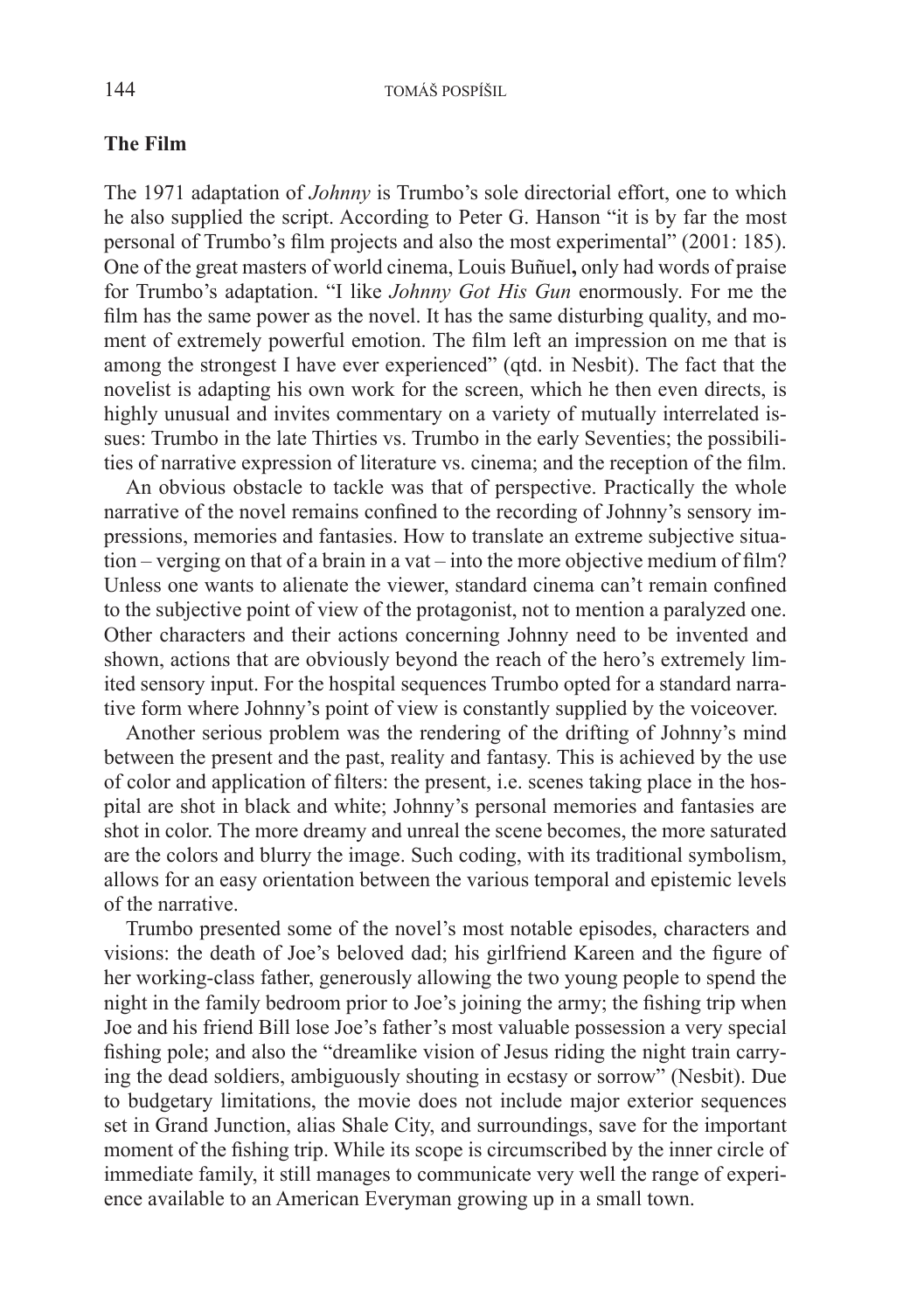In addition to one extra scene with a hip, hippie-like Jesus, apparently designed to grant more screen space to Donald Sutherland, Trumbo also introduces the theme of mercy killing. When denied his wish to go out into the world and be displayed, Joe starts tapping incessantly: "Kill me, kill me". A compassionate nurse attempts to make his wish come true and put an end to his misery but is prevented from doing so by a medical officer in charge. This leaves Joe totally powerless, begging for help before the final fade to black.

This ending thus represents a most conspicuous departure from the book. While the novel ends with a proclamation of determined action for the sake of peace, the film closes with an anguished cry for help by the hero forever trapped in his permanent dark loneliness. Perhaps the 65-year-old author did finally realize that sympathy with the suffering of an individual victim can affect viewers more than open political rhetoric, that the fate of this paralyzed soldier offers more in the way of understanding war's ultimate monstrosity than pacifist manifestoes.

Naturally, Trumbo made sure that the message of the film did not get lost, anyhow. It is particularly Joe's father that serves as Trumbo's mouthpiece. The following exchange offers an apt illustration of its didactic irony.

'What is Democracy?' asks the ten-year-old Joe.

'I don't know, son. It's a kind of government that seems to have something

to do with young men having to go out and kill each other.' […]

'When it comes my turn, would you want me to go?'

'For Democracy any man would give his only begotten son.' (Trumbo 1971)

The outside perspective necessitated the development of some other characters, particularly in the hospital scenes. As they belong to the various professions responsible for Joe's care, they include nurses, army doctors and a chaplain. Except for the compassionate nurse who cries over his body, caresses Joe at one point, and breaks through to him by developing an ingenious system of communication, the others show little sympathy or emotional involvement. Here, Trumbo is making the point that medicine and religion are just as complicit in destroying an innocent individual as the military. According to him, there are basically no major differences between the various branches of the state apparatus as they heartlessly "process" the disfigured body, and subsequently suppress its subversive signification. The same message is communicated by the book:

The war had been a wonderful thing for the doctors and he was the lucky guy who had profited by everything they learned. But there was one thing they couldn't do. They might be perfectly able to put a guy back into the womb but they couldn't get him out again.

But there weren't many like him. There weren't many guys the doctors could point to and say here is the last word here is our triumph here is the greatest thing we ever did and we did plenty. Here is a man without legs or arms or ears or eyes or nose or mouth who breathes and eats and is just as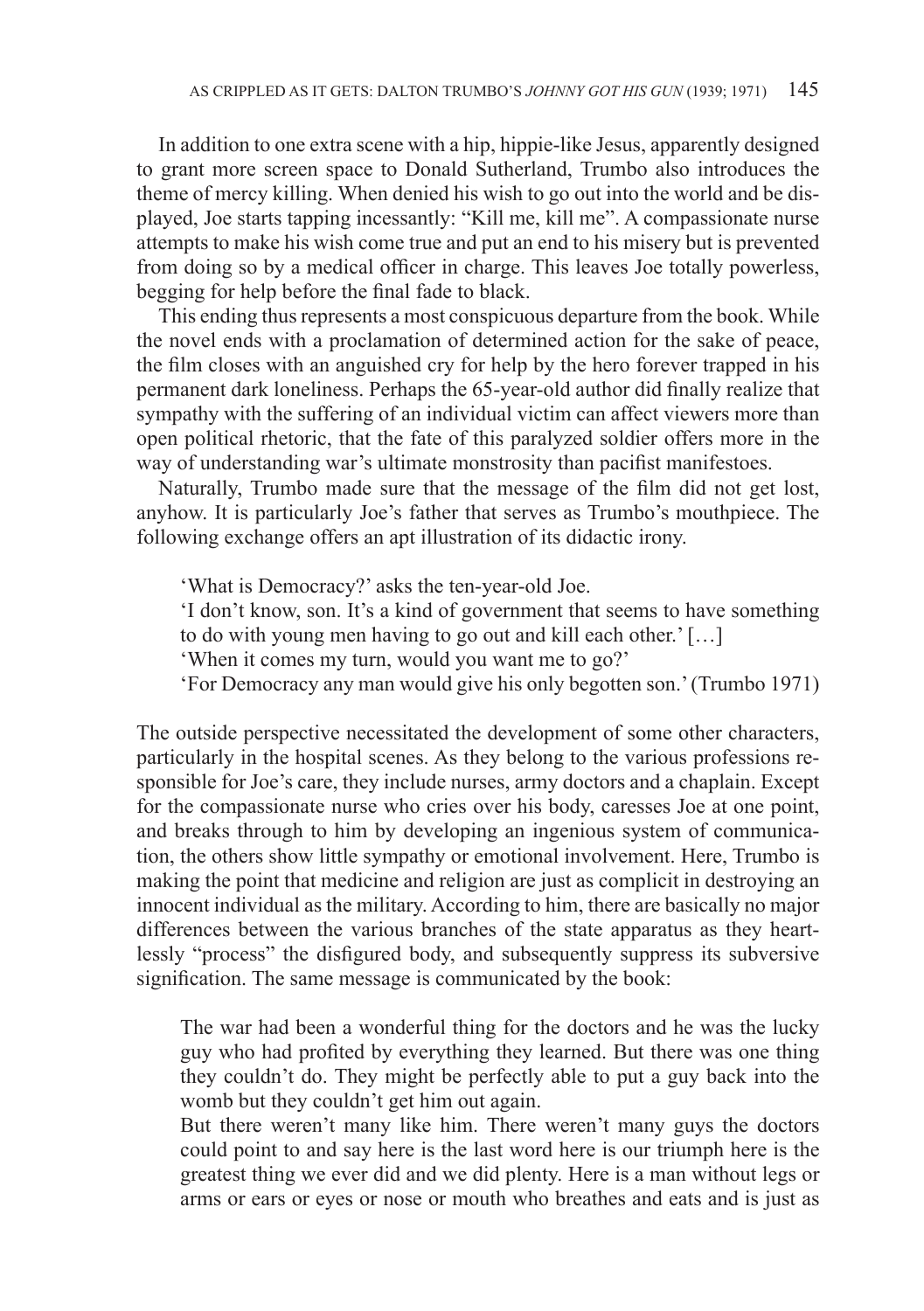alive as you or me. The war had been a wonderful thing for the doctors and he was the lucky guy who had profited by everything they learned.

(Trumbo 1939: 39)

Leaving aside the touching nostalgic reminiscences of Joe's small town youth, the text of the novel is at its most effective in passages such as this one. Such biting irony, however, did not find its way into the film. Its earnest message is either delivered with the solemnity of a sermon; its ironies now almost verging on parody (see the above exchange).

Given the historical circumstances, as in 1939, Trumbo again felt a great urgency to put *Johnny* on the screen. He hoped that its anti-war message could reach "a new and potentially more responsive generation. If it were ever to be produced, this was surely the time" (Cook 1977: 301). When the funds were low, Trumbo even contributed 25 000 dollars from his own back account. Having invested a year and a half of his life and a substantial sum of money, Trumbo gambled high on the movie's success, but the small-budget, independently financed production was a commercial as well as critical failure. "The important reviews from the younger reviewers who might have saved the film all ran against it" (Cook 1977: 304). Roger Greenspun's review in the *New York Times* provides a good example:

"Johnny Got His Gun" has perhaps two ideas: one, that war is a crime, and two, that it is a crime committed by the old against the young. The first of these ideas seems unquestionable, but uninteresting. The second, though questionable, is also uninteresting. And yet they are virtually all the thought that gets into the film, the rest being a mess of clichéd, imprecise sentimentalizing and fantasizing. On any terms that I might recognize and possibly credit, "Johnny Got His Gun" is a stultifyingly bad movie.

Although Mr. Trumbo is primarily a screenwriter […], screenwriting is only the worst of the film's several failures. […]

The hospital scenes, in setting very drab and rather formal, in the style of 1930's serious-movie interiors, are the most acceptable—until they are ruined by Diane Varsi, a kindly nurse who finally gets through to Joe, in what may be one of the worst performances in the history of movies.

(Greenspun 1971)

Yet the global reception of the film was not as hostile. Whenever the American artist fails in finding appreciation at home, they might still hope to enlist the sympathies of the French. At the 1971 Cannes film festival *Johnny* received the Grand Prize of the Jury (along with another commercial failure: Miloš Forman's American debut *Taking Off*). It also received the FIPRESCI Prize. In a similar manner the European reviews have tended to hail Trumbo's film as a key work of the protest movement against the war in Vietnam and one of the most radical films in the history of cinema made since that time.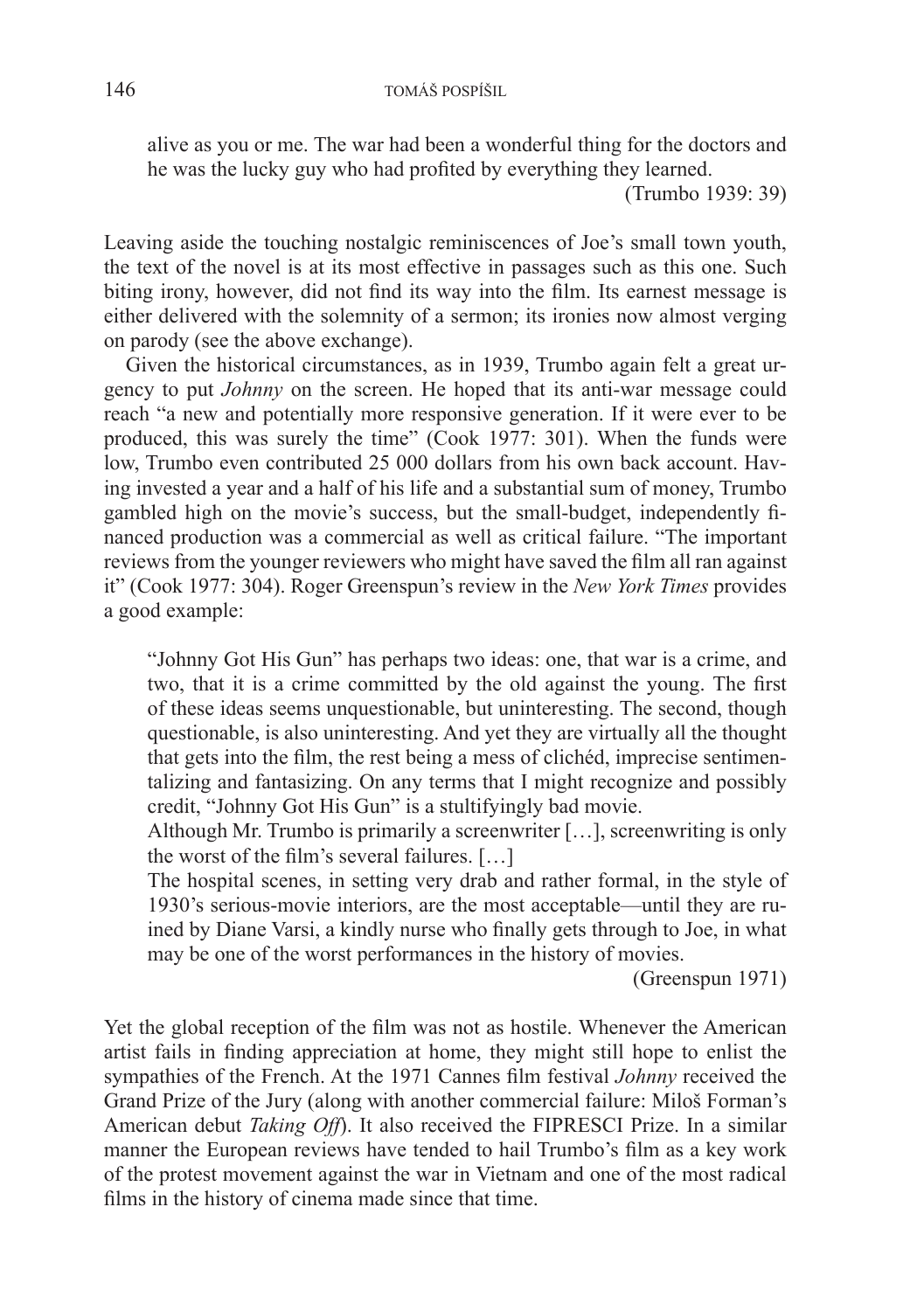Once again, one can see that beauty – or a film's quality – rests firmly in the eye of the beholder. Whereas the Americans appear to have viewed the film solely as an art form, and chose to downplay the topicality of the film's urgent political message, the European take seems to have done the obverse: it was precisely the pacifism of the film (perhaps along with the dream sequences reminiscent of the art cinema of some European auteurs) that probably made it so endearing to the European eye. It is also obvious that a critical stance toward the war in Vietnam would not yet have been taken by Hollywood in those days. Like Trumbo's independently produced *Johnny*, the other important war films of the day – most notably Mike Nichols' *Catch-22* and Robert Altman's *MASH* – clearly enter the context of the U.S. anti-war protests with a strong anti-war, anti-authoritarian message while being duly set in other places and wars. Their audiences nevertheless knew…

A striking change in the American perspective can be noted in 1987 when the heavy metal band Metallica took the theme of *Johnny* as basis for the text of the song 'One' and used the most notable scenes from Trumbo's film for their very first clip. "It was released as the third and final single from their fourth album *...And Justice for All*. 'One' was also the band's first Top 40 hit single, reaching number 35 on the *Billboard* Hot 100. It is one of the band's most popular songs and has remained a permanent live staple since the release of the album, making this the most played song from the album" (Wikipedia). The current number of the clip's Youtube views is over 38.5 million, with more than 111,000 likes, the numbers rising constantly. If Dalton Trumbo were alive today, he would be pleased.

#### **Conclusion**

WAR DEAD SINCE 1914: OVER 80,000,000, MISSING OR MUTILATED: OVER 150,000,000. "DULCE ET DECORUM EST PRO PATRIA MORI" (Trumbo 1971). These figures, juxtaposed against a noble patriotic slogan in Latin, flash on the screen before the final credits. They represent the gist of Trumbo's anguished cry: how little has changed between World War I and the war in Vietnam! After three generations, one is still going through the same experience with millions of young lives being wasted constantly!

 The fact that the filmmaker opted for Latin as the language of the motto is at the same time indicative of some of the reasons why his message was not appreciated by multitudes of American cinema-goers. How many of his viewers would have sufficient command of the language to properly appreciate its bitter irony? The same goes for the language of the film itself. Can't the film's arthouse air be held responsible for its poor commercial performance? Was it not the unusually-staged and executed dream sequences – at times evocative of a Buñuel or a Fellini – that possibly alienated many? The major obstacle, however, was an adherence to formulas that might have been perceived not only as alien but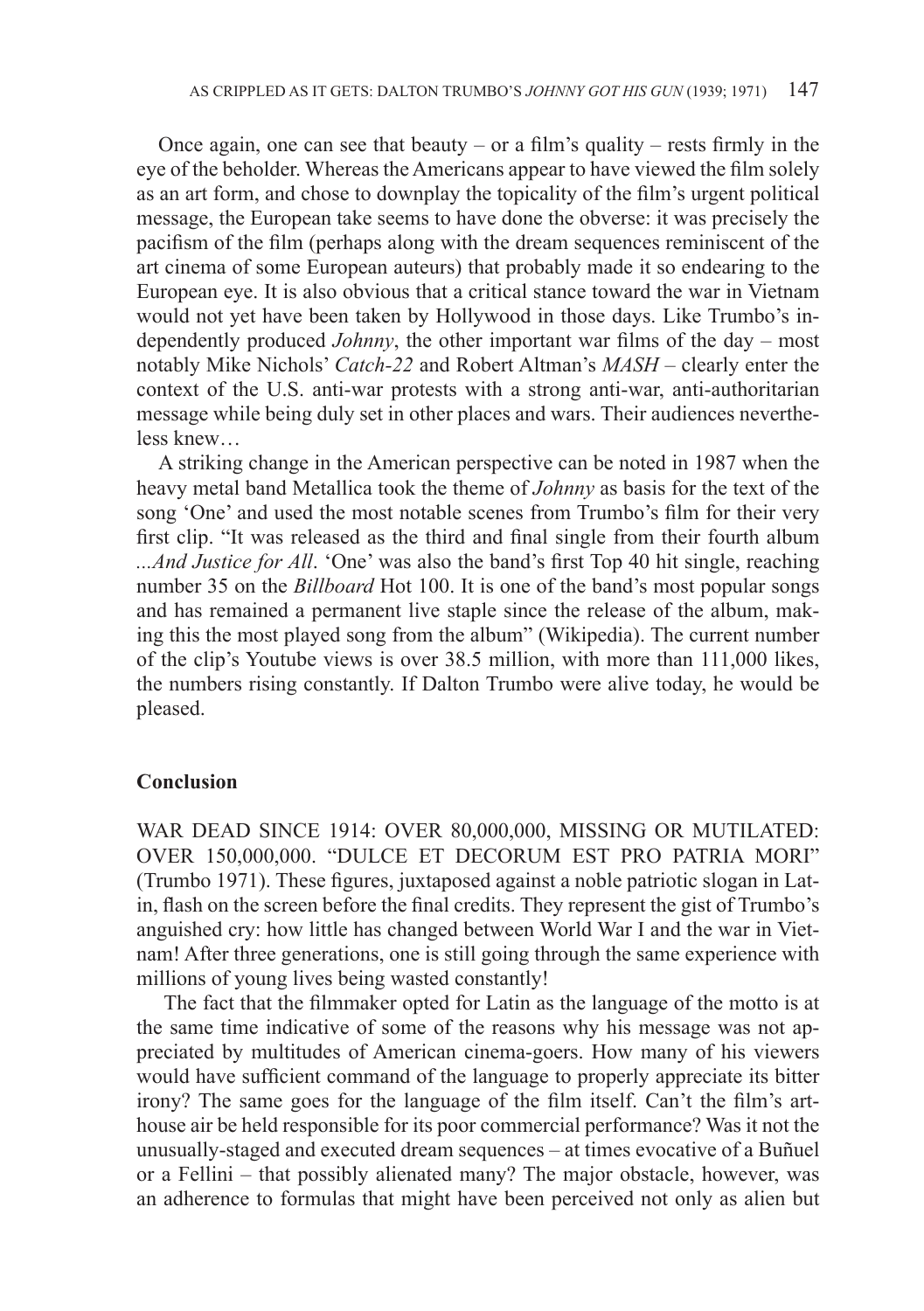as somewhat obsolete in the days of New Hollywood with its vigorous stylistic and thematic innovations. The success of Robert Altman's idiosyncratic anti-war, anti-establishment narrative of *MASH,* made just one year prior to *Johnny*, can be used as a good case in point. American audiences of the day were ready for anti-war films but they responded only to those that were marked by novelty and freshness of approach. The film version of *Johnny*, obviously, also battled against the limitations of commercial cinema. The subjective internal perspective, which works so well throughout most of the novel, has not found an adequate translation in the film's voice-overs, or in the added dramatic action.

Nevertheless, it would be unfair to entirely dismiss Trumbo's film effort. While he appears to have given up on his earlier revolutionary ardor, which found it fullest expression in the final pages of the book, he retained in convincing fashion the novel's strong pacifist appeal. He took substantial personal and financial risks, using a medium he wrote for but had never actively employed himself up to this point. His film should be regarded as a responsible artist's response to a highly problematic war, bearing a message that is universal, transcending the immediate context of American military involvement in Vietnam.

# **References**

Cook, Bruce (1977) *Dalton Trumbo*. New York: Charles Scribner's Sons.

- Greenspun, Roger (1971) "Johnny Got His Gun (1971) Pacifist Strategy of 'Johnny Got His Gun'". *New York Times*, 5 August 1971. http://movies.nytimes.com (accessed on 24 March, 2012).
- Hanson, Peter (2001) *Dalton Trumbo, Hollywood Rebel*; *A Critical Survey and Filmography*. Jefferson, North Carolina: McFarland and Company, Inc. Publishers.
- Hopwood, Jon. C. "Biography for Dalton Trumbo". http://www.IMDB.com (accessed on 24 March, 2012).
- *Johnny Got His Gun* (1971) Dir.: Dalton Trumbo, script: Dalton Trumbo, World Entertainment, DVD.
- Nesbit, John. (n.d.) "Johnny Got His Gun: Oldschool Reviews by John Nesbit," http://oldschoolreviews.com, (accessed on 24 March, 2012).
- Stam, Robert and Raengo Alessandra (eds.) (2005) *Literature and Film, A Guide to the Theory and Practice of Film Adaptation*. Maiden, MA, USA: Blackwell Publishing.
- Trumbo, Dalton (1939, 1959) *Johnny Got His Gun*. A Bantam Book. http://ebookbrowse.com/ johnny-got-his-gun-pdf-d121193302, (accessed on 16 November, 2011).

Trumbo, Nikola (2005) "A Different Childhood." *Cinema Journal* 44 (4), 96–100.

Wikipedia. "Metallica-One" http://en.wikipedia.org (accessed on 24 March, 2012).

Tomáš Pospíšil is Associate Professor at the Department of English and American Studies, Masaryk University Brno. He teaches American literature, American and Canadian film, and American cultural studies. He was an ACLS visiting scholar at the University of California, Santa Cruz in 1993/94, and Fulbright fellow at the USC, Los Angeles in 1999. More recently he has been visiting Canadian universities (University of Toronto, University of British Columbia) on a variety of shortterm fellowships. He is the author of *The Progressive Era in American Historical Fiction*: *John Dos Passos' The 42nd Parallel and E.L. Doctorow's Ragtime* (1998), *Průvodce cestovatele Amerikou* (A Traveler's Guide through the Culture of the United States, 2001) and *Sambo tu již nebydlí?*